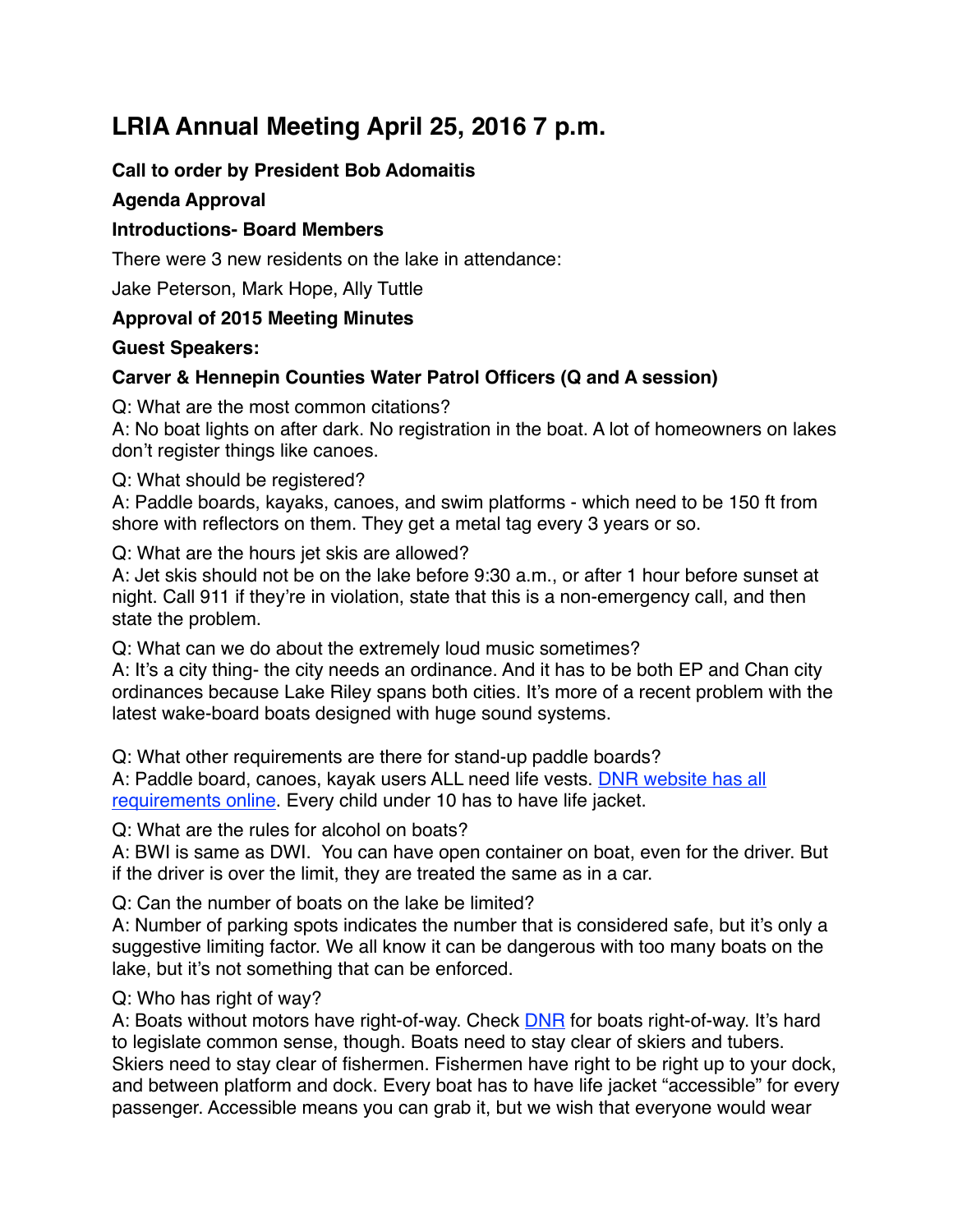them. It's not likely you need one, but if something happens and you're thrown from the boat, chances are the life jackets will go one way and you'll go the other, and they won't do you any good. Boats have to have a working horn/whistle/air horn, a fire extinguisher, a throwable live jacket/buoy of 10 ft or longer, and registration. All jet skis need extinguishers, ad jet skis need to stay 150 ft away from shore, or anything.

Q: Do you have authority to cite boats for not proper draining and cleaning for invasive species when they pull out?

A: They're getting better, but if we see something improper, we will stop them.

Q: What can we do to protect long-distance swimmers?

A: Swimmers should have escort boat or flag or bright marking to be safe, but there's no ordinance. Our main priority is to try keep everyone safe.

Q: Winter ice: Is it appropriate when seeing people on unsafe ice to call 911? A: Yes. Keep in mind, it may take a while for anyone to get there, but it is appropriate to call. During the summer in an emergency, first boat that comes will probably be the EP Fire Dept. boat.

Q: Do you have information about boating classes?

A: The **DNR** website has boating and safety class information. Also the Carver County website has information.

# **Riley Purgatory Bluff Creek Watershed District Administrator, Claire Bleser**

## **- Curly Leaf Pondweed, Eurasian Water Milfoil, and Alum treatments**

Claire Bleser spoke, Administrator for the Riley Purgatory Bluff Creek Watershed District. We were all mailed a fact sheet about the upcoming treatments. It was best that we waited until after the carp problem was addressed, studied and carp removed before doing this alum treatment.

The district is still working to restore native plants, thus still treating for curly leaf pondweed and will be treating for eurasian water milfoil. They hope to control them so that (1) they don't go wild with clearer water after alum treatment, and (2) it will give the native plants a chance to thrive in the clearer water after the alum treatment. The point is in trying to make the whole lake ecosystem healthy. Each year after this the District will evaluate what control measures are needed.

The order of treatments will be: 1) curly leaf pondweed, soon 2) alum treatment on May 9, and 3) milfoil treatment in June - about 35 acres. There will be a few limits on lake activity during/after alum treatment. The alum sinks down, so it's best not to waterski and roil the water. They will be closing boat ramp for limited amounts of time, and using the ramp for equipment and supplies. The treatment will take 10 days and they will treat the main, deeper parts of the lake.

Additionally:

- The watershed district has an adopt-a-dock program in place with a few residents keeping watch for signs of invasive species (like zebra mussels) The District is also monitoring for zebra mussels.
- The District has a [cost-share program](http://www.rpbcwd.org/rpbcwd-resources/let-us-help-you-gar/) for shoreline enhancement that you are encouraged to look at.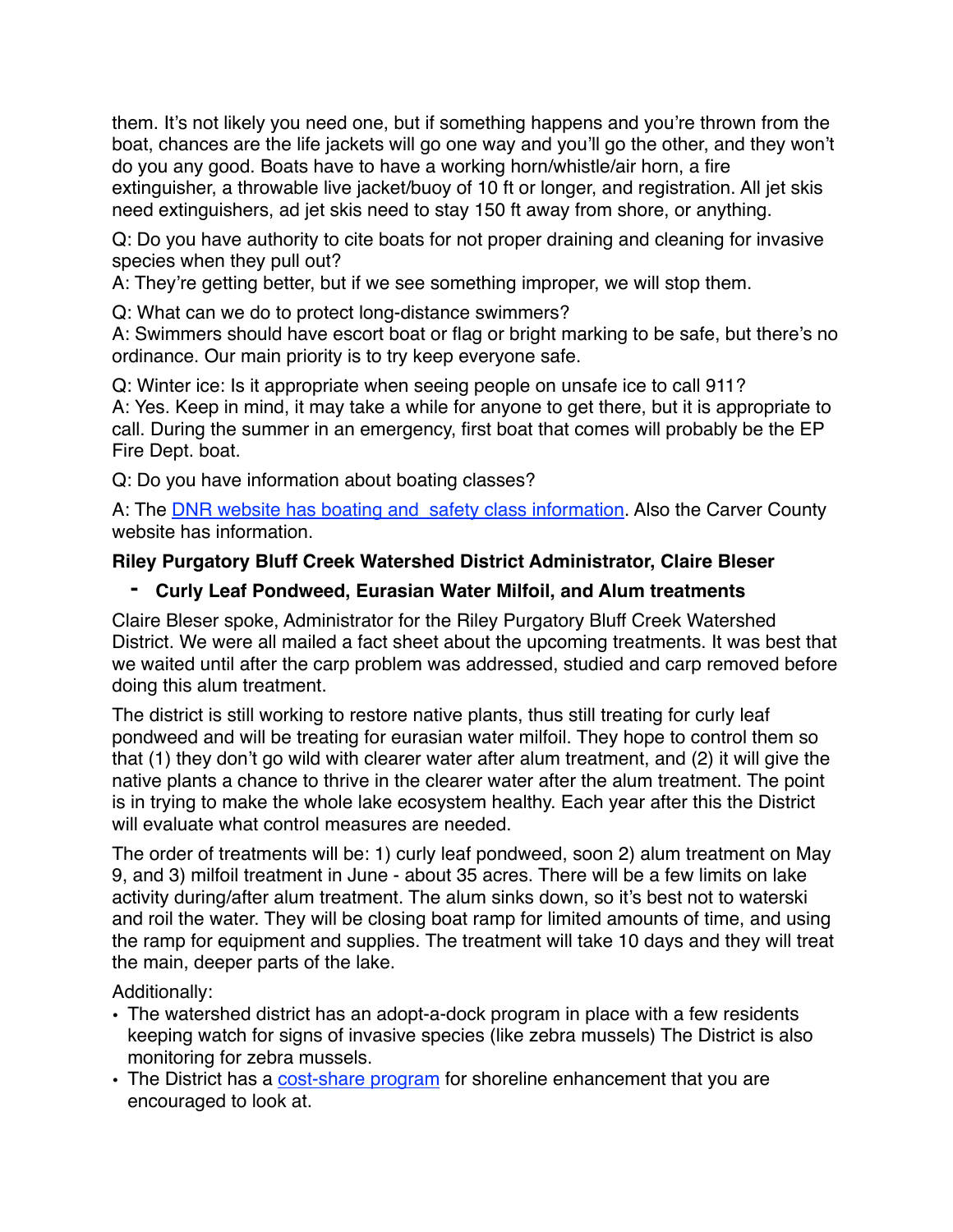- Everyone is invited next Tuesday to the next [Evening with the Watershed](http://rpbcwd.org/events/evening-watershed3/), which will include information about designing with a sustainable mind.
- Please also remember to take the survey, available through watershed website [rpbcwd.org](http://rpbcwd.org/news/have-your-voice-heard/).
- There will be a workshop on Riley Creek watershed on May 18 at the Chanhassen Library at 6 p.m. to get public opinion about our wetlands.
- Finally, the Lake Riley study is done, looking at its health and the land surrounding and which in part prompted the recommendation for the alum treatment. It is available from the [library on the District website.](http://rpbcwd.org/library/)

## **Professor Ray Newman, U of M, and Melaney Dunne, assistant**

#### **• Vegetation Assessment of Lake Riley**

(Slide show available on our website, [lakeriley.org.](http://lakeriley.org)) Ray Newman from the University of Minnesota presented a comprehensive update on the lake vegetation in Lake Riley. His slides show the change in vegetation from several years ago, to today. The collective efforts of all the homeowners to NOT use chemical treatment around their individual shorelines is paying off: there is a modest increase in desirable native species around the lake. The alum treatment, along with controlling measures to check the growth of curly leaf pondweed and milfoil, should give the natives even more chance to grow in the lake. The clearer water will allow the native vegetation to grow in deeper water of the lake, as well as in the shallow areas, and that's what we really want. The chemicals they will use for the lake-wide control of milfoil is specialized to the type of weed that milfoil is, and it is absorbed down to the roots and kills it. The chemicals used for individual homeowners are less effective: they knock down the milfoil, but won't kill it. The milfoil will grow back. It will kill the native weeds. Mechanical control (pulling or cutting) IS STILL BETTER around our boat launches and docks than chemical treatment, and Ray encouraged us to keep doing that.

## **Steve Wilson, President, Let's Go Fishing E. P.**

Let's Go Fishing is a non-profit organization. Their mission is to bring nature's healing and well-being to seniors, veterans, and youth. They made about 60 trips in 2014. Last year they took 2300 people out and paid off all their debt for their dock, lift, and boat. They are starting an expanded youth program in 2016, and aim to take 3000 out. We voted to donate \$500 again this year to the program. Training takes place next weekend if you want to volunteer. You can check out their website for more information at **<http://lgfedenprairie.com/>**

#### **General Business**

#### **• Treasurer's Report from Shelly Manning**

Last year balance \$12,947. 67 members renewed. \$10,212 balance. Annual dues \$20. Fish stocking is an extra, voluntary donation.

#### **• Fish Stocking**

Our committee, led by Greg Hastings, looked into it last year. Steve Nakomis from the MN DNR talked to them about whether our fish-stocking program was even worth doing. He was really in favor of stocking with walleyes and perch, alternating years. Reports are that perch were caught this winter by ice fishermen, and of good size; they're